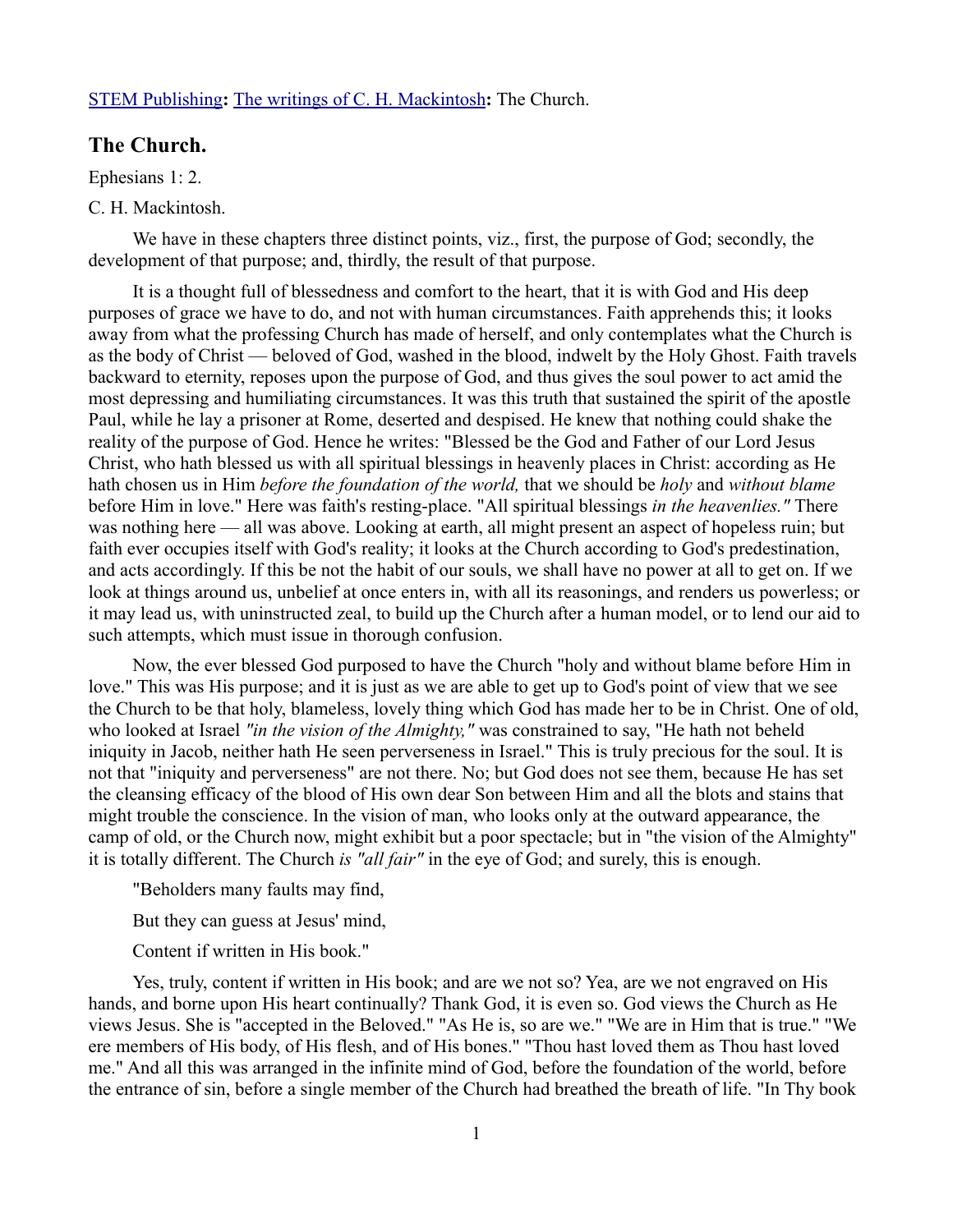(as perhaps we may be allowed to apply a well-known Scripture) were all my members written, which in continuance were fashioned when as yet there was none of them" (Ps. 139). Thus should we view the Church — thus should we think of and act toward her. We must rise to the everlasting counsel of God concerning her, in order to receive power to serve her perseveringly. If we get off this high ground we must fail altogether. It is impossible for any one to serve the Church, who is not walking in communion with God's thoughts about her. We may make efforts after personal holiness; we may progress in grace and knowledge; but if these things are not connected with the Church, they are merely selfish efforts. We should increase in holiness of character; we should make progress in grace and knowledge; but these things should ever be connected with the true interests of the Church of Christ; they would then be in harmony with the mind of Him who could say, "The zeal of Thine house hath eaten me up."

Now, this purpose of God was developed in Christ, who is the risen Head of the Church: in Him, too, it finds its accomplishment. All that God purposed concerning the Church was actualized in Christ when He was raised from the dead, and set at the right hand of the majesty in the heavens, and the Holy Ghost was sent down to actualize it in reference to all the members, as it had already been in reference to the Head, to make that true of *them* which was already true of *Him.* This was the object of the mission of the Holy Ghost. The Son was the standard, the model to which the Church *was* to be, in process of time, conformed by the operation of the Spirit. "For whom He did foreknow, He also did predestinate to be conformed to the image of His Son, that He might be the first-born among many brethren" (Rom. 8: 29). We have therefore, first, the purpose of God — His own deep and precious thoughts about the Church. We have then the accomplishment of that which was to clear away every obstacle to the full application of that purpose to the Church, viz., the death of Christ, who having taken the Church's place, and made Himself fully answerable for *all* her sins, paid the penalty for *her,* went down into the deepest depths of sorrow for her, cleared away every cloud from the prospect; and then, being raised from the dead, He took His seat at the right hand of God, and sent down the Holy Ghost to form the Church, to bring it into the unity which belonged to it as the body of Christ.

Now, seeing, that all that was needed for the application of the purpose of God to the Church, was accomplished in the death and resurrection of Christ, it is impossible that anything can finally prevent its being actualized in reference to all the foreknown and predestined members of the Church. Neither Satan, nor the world, nor sin, nor death, nor aught else, can by any means countervail the purpose of God. Hence the apostle prays for the Ephesians, "That ye may know what is the hope of His calling, and what the riches of the glory of His inheritance in the saints, and *what is the exceeding greatness of His power to usward who believe, according to the working of His mighty power* which he wrought in Christ when He raised Him from the dead, and set Him at His own right hand in the heavenly places, far above all principality, and power, and might, and dominion, and every name that is named, not only in this world, but also in that which is to come; and hath put all things under His feet, and gave Him to be the head over all things to the Church, which is His body, the fulness of Him that filleth all in all."

To have this prayer answered in our experience, is to be raised above the influence of every doubtful thought. It seems as if the Holy Ghost would provide a powerful remedy for any hesitating thought that might assault us, while viewing the wondrous counsel of God's will about the Church, and the high and holy destinies marked out for her in the ages to come.

The very position which the prayer occupies is remarkable. The apostle had been dealing with the question of what the Church is in the purpose of God, and he was about to treat of the Church's condition by nature; and the distance between these two points was so vast, that we need to have the eyes of our understanding enlightened in order to know "the exceeding greatness of the power" which could raise us from one to the other. For what is our condition by nature? "Dead in trespasses and sins"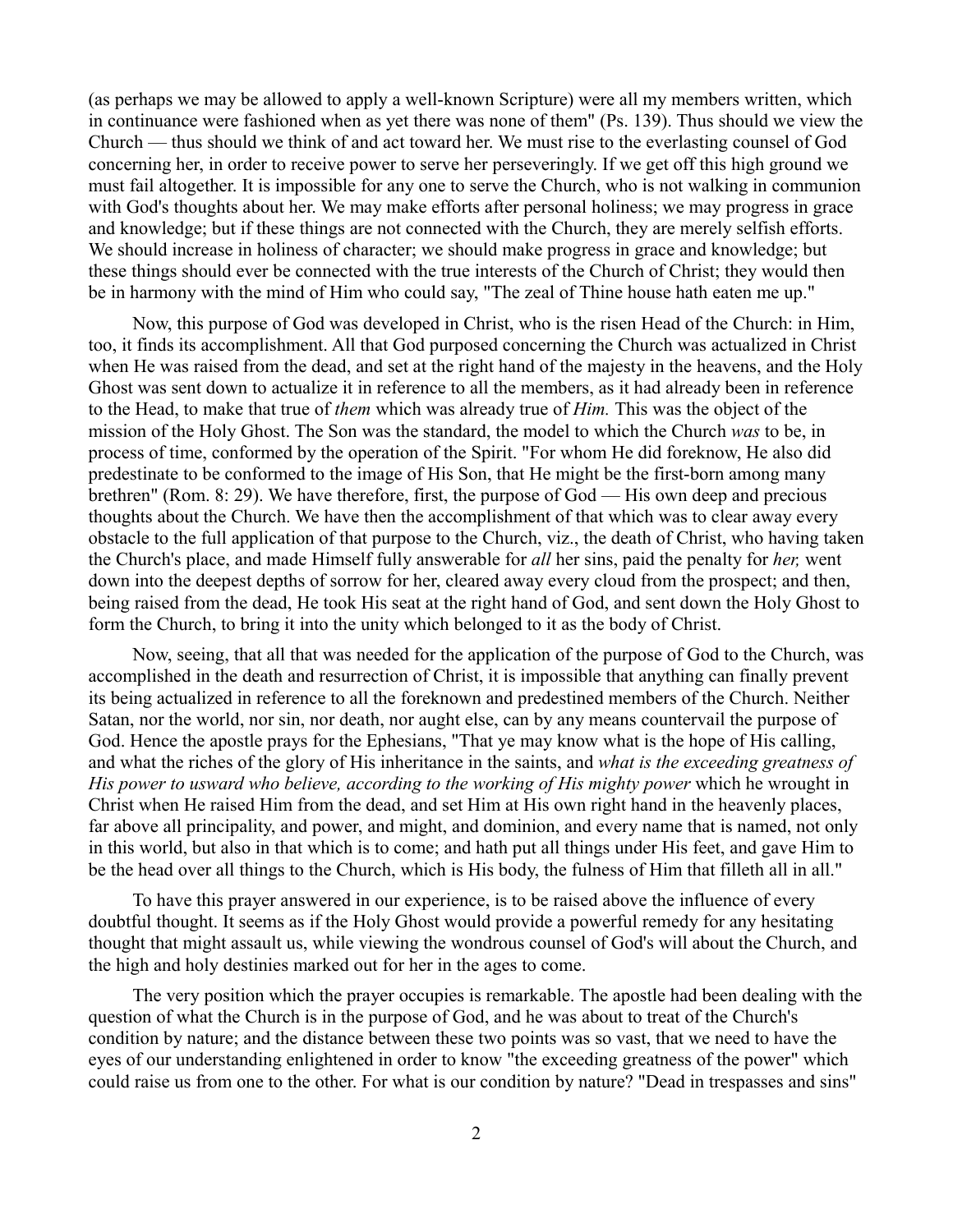— "walking according to the course of this world" — "children of wrath." Such is our state by nature, and not of us Gentiles only, but of the favoured Jews too; and when we look from this state up to the wondrous height of glory which the counsel of God hats fixed as the future portion of the Church, we may well pray to have the eyes of our understanding enlightened, that we may know the greatness of God's power to usward. Now, this power "to usward" is the very same power that was brought to bear on Christ when He lay in the grave. Christ took the place of greatest distance from God, inasmuch as He was *"made sin."* He had a weight, of sin upon Him which no mortal could bear. Hence, when we behold Him raised to the right hand of God, "far above all principality and power, and every name that is named, not only in this world, but also in that which is to come," we see, at once, the measure of the Church's acceptance. The Church is the body of Christ, His fulness, and, therefore, can never be viewed apart from Him. Hence, if it be asked, How was Jesus raised up from the dead? The answer is, By the working of *God's mighty power.* 

What an expression! The mighty power of God! Who or what could resist it? There was nothing to resist it; it was exercised in most perfect harmony with wisdom, prudence, justice, and truth. The law of God had been magnified and made honourable by the spotless life of the Lord Jesus; all the claims of justice had been satisfied by His death as the spotless Lamb of God; hence, "the working of God's mighty power" (*energeian tou kratous tes hischuos*) was brought to bear, and Christ was raised from the dead and set far above all the power of the enemy; and now He can set His foot upon everything that could stand in the way of the Church's full blessedness. He entered into the strong man's house, and took from him his armour wherein he trusted, and spoiled his house and all this, be it observed, as Head of the Church and on her behalf.

Now, all this truth about Christ and the Church was shadowed forth in Adam and Eve. In Genesis 1: 26, we have the counsel of God respecting man, in the following words: "And God said, Let us make man in our image, after our likeness; and let *them* have dominion over the fish of the sea, and over the fowl of the air, and over the cattle, and over all the earth," etc. Again: "God blessed *them,* and God said unto *them*," etc.

It is important, in connection with our subject to see that, in these verses, we have the counsel of God about Adam and Eve rather than the actual accomplishment of facts. This will appear from the following chapter, where we find the Lord God saying, "It is not good that the man should be *alone."* The purpose of God had not been actualized in reference to Eve when the Divine benediction was pronounced on her in the person of Adam; she war blessed in him — in him too, she got dominion; she had nothing of, in, nor through herself; ALL WAS IN THE MAN. This is a sublime and glorious truth. The Church is *bound up* in the same "bundle of life" with the Lord Jesus; yea, and in the same bundle of glory likewise. The hand that would wrest from her her portion of life and glory, must wrest it from Him first, for she holds ALL IN HIM.

Here is faith's Divine resting-place; here, too, the standard by which it estimates the Church's place and character. Why should not the Church be pronounced "very good," when looked at in the Person of Christ? Why should not she be blessed, when blessed in Him? When the Church shall shine in all the brightness of the glory of Christ, and share in the honours of His throne, what will it be but the accomplishment of God's blessed purpose about her? Eve was thought of and spoken of before she had been called into being; it was *"them"* (Gen. 1), while none but the man existed. And so surely as Eve was thought of, so surely would she be called into being — but how? "The Lord God caused a *deep sleep* to fall upon Adam, and he slept: and He took *one of his ribs,* and closed up the flesh instead thereof; and the rib which the Lord God had taken from man, made (margin *builded)* He a woman, and brought her unto the man" (Gen. 2: 21, 22).\*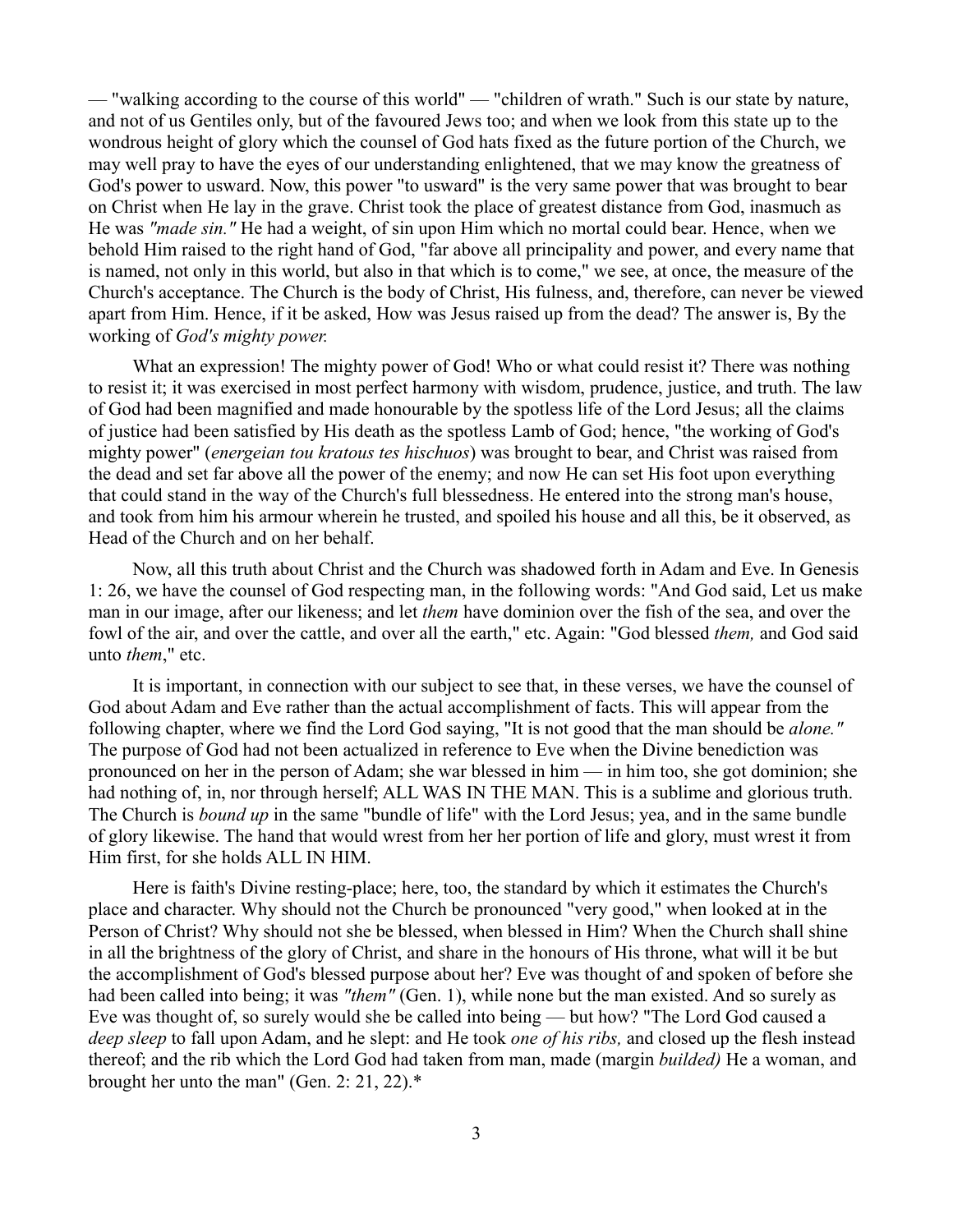{\*It is interesting to observe that the word used by the LXX. in verse 22, is substantially the same as that which occurs with a preposition referring to the union of Jewish and Gentile believers in Ephesians 2: 22. In the former it is *ochodomesen*, and in the latter it is *sunoicodomeisthe* Indeed, the analogy between Genesis 1 and 2 and Ephesians 1 and 2, as bearing upon our immediate subject, can hardly fail to arrest the spiritual mind Adam and Eve point to Christ and the Church; Adam's sleep, to Christ's death, and the building of the woman, to the building of the Church by the present operation of the Holy Ghost sent down from heaven. Other more minute analogies might easily be added.}

Thus it was that the purpose of God was applied to Eve. Adam had to sleep, and lose a rib, ere the woman could be formed according to the Divine counsel. Just so is it as regards the antitype of all this. The second man, the Lord from heaven, had to descend into the lower parts of the earth, according to the eternal purpose of the Father, ere the Church could enter into the actual enjoyment of the glory and dominion of which we have been constituted joint-heirs with Christ; and it is the aim of the Holy Ghost, in His present work in the Church, to lead every foreknown and predestinated member of the body into the realization of the purpose of God concerning the whole. This attaches special importance to the preaching of the Gospel in all its completeness "the mystery of the Gospel," as it is called in Ephesians 6; it being the great instrument by which souls are brought into the Church. The intelligent evangelist will ever keep Christ and the Church in view; he does not preach to swell the ranks of a party, but to gather souls to Christ in the unity of the body on earth. His object is not only the salvation of sinners, but to have realized and expressed here in the believers what is already true and real above — that for which Christ died (John 10: 11) and. the Spirit came down (Acts 1: 2, and 1 Cor. 6: 12). Faith has to do with God's realities.

And now, as to the result of the purposes of God about the Church, what is it? The object which God had in view — simply that. The result *must* correspond with the Divine purpose, for God cannot be frustrated. And what was that object? "That in the dispensation of the fulness of times, He might gather together *in one* all things in Christ." This is the purpose, and this, too, will be the result.\* But there is a present result, of which we read in Ephesians 2: 22, viz., "In whom *ye also are builded together* for an habitation of God through the Spirit." God dwells in the Church, not only in the Church (or the assembly of God) as a whole, but in each local assembly *which owns the name of Jesus as the only centre of union, and the Holy Ghost as the only source and power of ministry in the unity of the Church, Christ's body, on earth.* Where these truths are held in power, there is a distinct expression of the present result of God's purpose about the Church.

{\*"It is worthy of note that in Ephesians, which contemplates us as already seated in heavenly places in Christ, there is no direct reference to the Lord's coming. So in the kindred epistle to the Colossians; it is not His coming from heaven to them who were on earth (which would involve the thought of distance and separateness, instead of the Head and His body); it is not His coming for us, but our appearing with Him in glory. This is, to my mind, a singularly beautiful sample of the harmony of truth that pervades the Scriptures."}

I pray the reader to pause here, and see if he understands this. It is of real moment that every Christian should prayerfully and solemnly consider the question of what the Church really is; and in doing so, the word of God must be our only guide. We cannot commit ourselves to man on this great question. The Lord alone can teach us to profit. Neither can we view it in the light of circumstances What power of action can be had by looking at men or things? None whatever. We need what God has given us, a spirit of love and of power and of a sound mind. Led of the Holy Ghost and subject to Scripture, we shall not long want a clear, calm, and settled conviction of what the Church is, as presented in the New Testament, and learnt in the secret of the Lord's own presence. When, through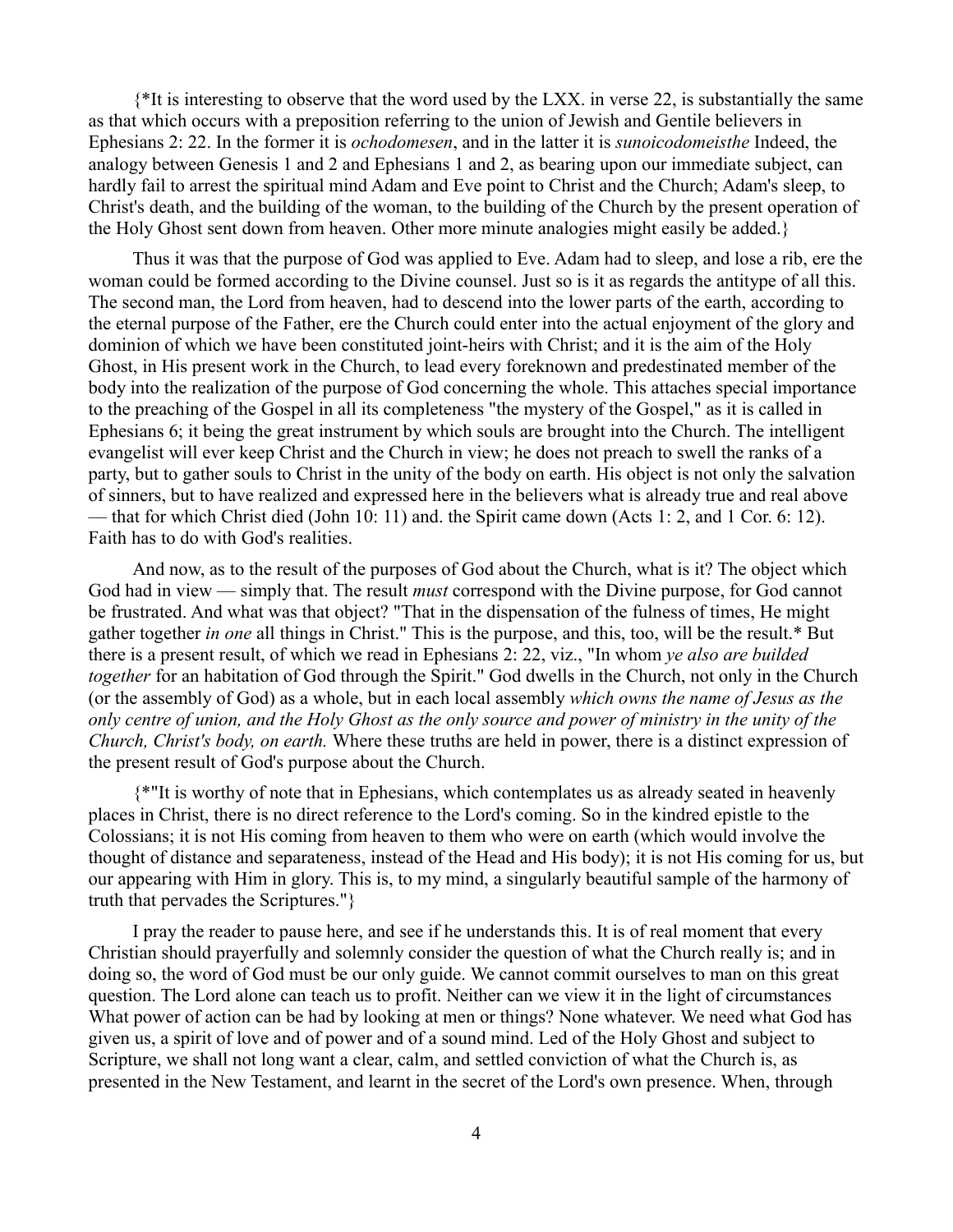grace, my reader has gotten this, he will be no more "tossed to and fro, and carried about with every wind of doctrine, by the sleight of men, and cunning craftiness, whereby they lie in weight to deceive; but, speaking the truth in love, he will grow up into Him in all things, which is the Head, even Christ." Let us learn from the Lord what His Church is, and then we shall be able, *as we shall feel ourselves bound*, to turn away from everything which is not like it; for conduct should ever be according to conviction. So also we shall seek grace from day to day, to carry out in our respective spheres, and according to our measure of faith, understanding, and power, the Divine purpose about the Church. Let us take up, for instance, the epistle to the Ephesians, and study it with a teachable and impartial mind, and we shall soon see what the Church is: mark, not merely what the Church *is to be,* but what *the Church is now.*

Could one who was divinely taught the doctrine of the Church — could one who knew and valued the place of the Bride, the Lamb's wife, have a happy heart and a peaceful conscience in sanctioning the harlot which commits fornication with the kings of the earth, or with any human imitation of the Church, whereby the Holy Ghost is hindered, dishonoured, and grieved? A religious institution is not necessarily the Church of God; on the contrary, it may be hostile to the Church — a positive barrier to the expression of the unity of the Spirit. Hence, if we will be the upholders of Babylon, we must abandon the idea of holily serving the Church of God, for the two are incompatible. The reader would therefore do well to ponder the fearful consequences of occupying a position hostile to the true interests of Christ's body on earth. True, it will ever be difficult to flesh and blood to live for Christ and the Church, but then it is well worth encountering all the difficulty. The Lord has special joy and complacency in those who sacrifice themselves for the sake of the Church. It was what He did Himself, and all who are filled with His Spirit will follow His example. One who, perhaps, came nearer than any to his Master, could say, "I would that ye knew what great conflict I have for you, and for them at Laodicea, and for as many as have not seen my face in the flesh." And again: "Who now rejoice in my sufferings for you, and fill up that which is behind of the afflictions of Christ in my flesh for His body's sake, which is the Church.'' Indeed, it was for the purpose of furthering the interests of the Church that Paul desired to remain on earth. "To abide in the flesh," he writes, "is more needful for you. And having this confidence, I know that I shall abide and continue with you all for your furtherance and joy of faith." To him the world presented one vast desert — the scene of his trial and conflict; but when he thought of the beloved Church, he could willingly sacrifice his own feelings to further its joy. Blessed servant! Would that we had more of his spirit. Wherever Paul went, the Church was his object; when he preached, he preached for the Church; when he made tents, it was for the Church likewise. *He lived for Christ and the Church;* and, oh! my reader, if you and I love the name of Jesus, ought we not to live for the same object? Do not say, What can I do for the Church? You can do much, very much for it; you can, by precept, and, above all, by example, promote its unity; you can bear testimony against everything that would hinder that unity. First, ascertain what the Church is, so that you may not be calling that, the Church which is nothing more than a human arrangement, set up for the professed purpose of providing for the religious wants of men, whether Christians or not. Could such a thing be the Church? And if it be not the Church, it must be opposed to it, and subversive of its blessing and testimony on earth. For if we gather not with Christ, we can but scatter. Again, you should beware of upholding anything which practically denies the unity of the Church, by setting up any other centre of union than the name of Jesus.

The body of Christ on earth consists of all who, savingly believing in His name, are indwelt by the Holy Ghost. As such, they will endeavour to "walk worthy of the vocation wherewith they are called," and "to keep the unity of the Spirit in the bond of peace."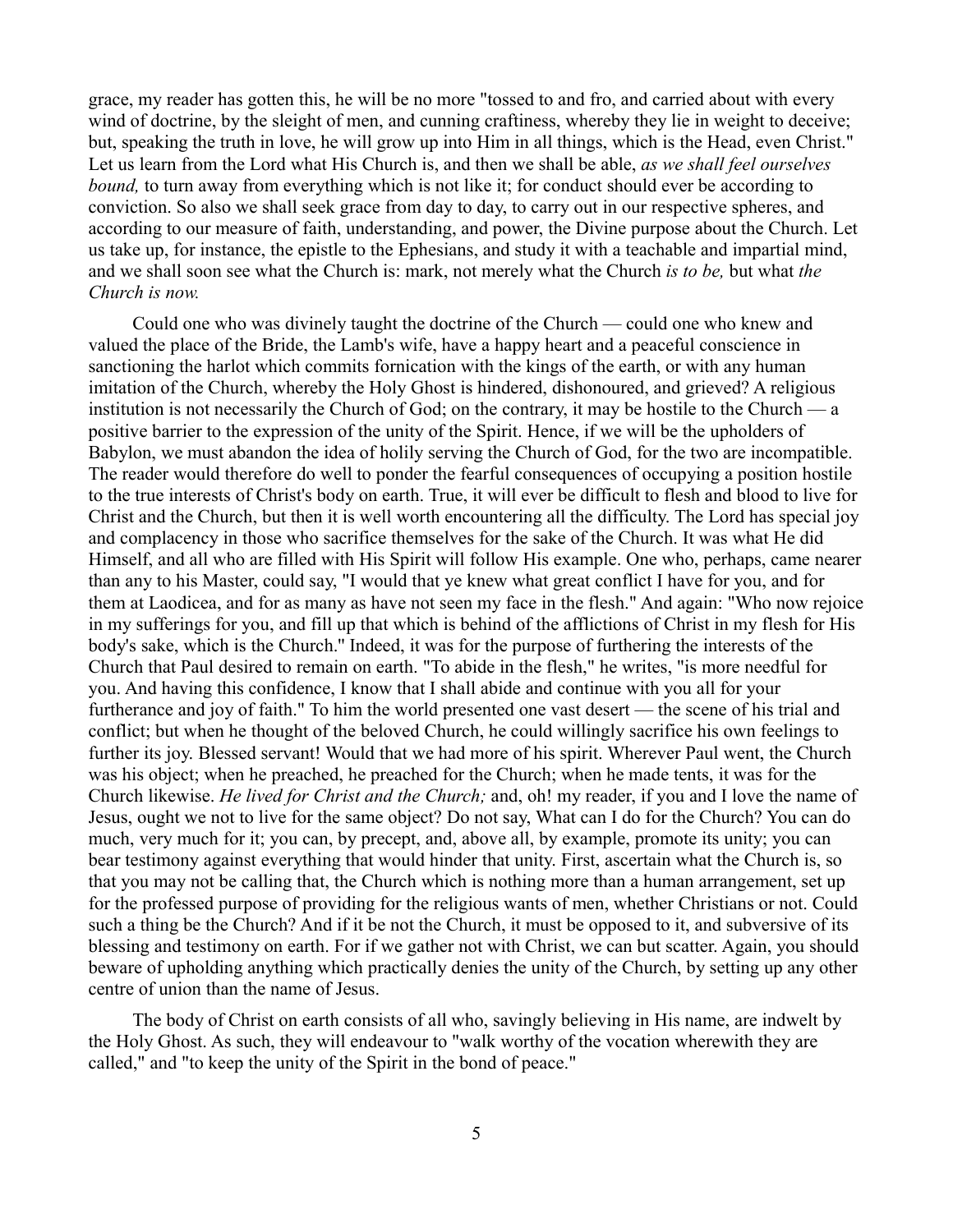It may be well just to add a word here as to the strict meaning of the term "the Church," Christ's body, as used in the epistle to the Ephesians, etc. And be it noted well, that the apostle here is not treating of an invisible unity in heaven, but of the Church on earth. Let any spiritual person read Ephesians 4, and answer if the body, the members, the gifts there treated, are in heaven or on earth. (Compare also 1 Cor. 12 and Rom. 12) Are these apostles, prophets, teachers, healings, for the Church in heaven? And, if not in heaven, where, if not in the Church here below? Unquestionably the Church will still enjoy a special place of nearness to the Lord as His body in heaven. But the Scriptures say little of a truth so obvious and almost self-evident, while they speak much and frequently of the Church as one body on earth. We learn from these and other portions of the Word of God, that the Church of God did not begin to be formed here below until the ascension of Christ to the right hand of God, and the consequent descent of the Holy Ghost. After these things had become accomplished facts, believers began to be brought into a position different from, and higher than, anything that had yet been known. Believers, previously, did not form a part of this body, for it was *when the second Adam slept* that His Eve was formed. God in His manifold wisdom, has various spheres of blessing, various departments of service and worship for His people. There are the heavenlies and the earthlies. The Spirit speaks of "every family" (*pasa patria*) in heaven and on earth. These things are not be confounded. "The glory of the celestial is one, and the glory of the terrestrial is another."

Is it, therefore, asked, what is the precise period to which the formation of the Church is confined? The answer is very simple, viz.: From the time that Christ took His seat at the right hand of God, and sent the Holy Ghost from on high to baptize believers into one body, until the time when He shall leave it to meet His Church in the air. (Compare Ps. 110: 1, and 1 Thess. 4: 14-17.) This, be it long or short, is, properly speaking, the Church period. It must be confined to this; for, before its commencement, and after its expiration, *the earthly family,* the seed of Abraham, must be regarded as the special object of the Divine dealings on earth. This, then, makes the matter very simple. It requires no effort to understand the peculiarly unique and heavenly character of the Church of Christ. The time during which the Church of God is being formed is just while Christ, the risen and glorified Head, is hidden in the heavens, and while the earth ceases to be the scene of God's manifested operations. Neither the earth nor any particular land is publicly owned of God now; it was once, before the Church period commenced, and it will be again after that period has ceased. But *now,* God is gathering out of the earth the heavenly family to be the body of Christ, His Bride — to be conformed to Him in everything, to be as separated from the world as He is, to have nothing on earth, either in the way of standing, hope, or calling.

But, it may be asked, Were not Abel, Abraham, Moses, and David, members of the Church? The answer to this is fully involved in what has been already advanced. If the formation of the Church must be confined to the precise period above named (and is it not?) then those who lived a thousand years, more or less, before that period commenced, cannot be regarded as part of it. They belonged to some of the families referred to in Ephesians 3: 15 (Which does not merge all in one family, but is rightly rendered, *"every family* in heaven and on earth is named"), but they do not belong to the Church, properly so called. They were saved by faith in Christ, no doubt, and they will occupy, in the ages to come, a place suited to them in the manifold wisdom of God; but we must not unduly limit nor extend the actings of the blessed God; He will order the various departments of His happy house according to His own grace and wisdom, and not according to our foolish thoughts. Scripture applies the term, the Church of God, of the first-born, etc., to the saints between Pentecost and the Lord's coming again, and to none others. If it do, nothing can be more easy of proof. Let a single text be produced which speaks of the saints before and after those termini as the Church of God, or body of Christ. But there is none. And the only safe course is to give up our own thoughts and to follow the unerring Word. Nor is it